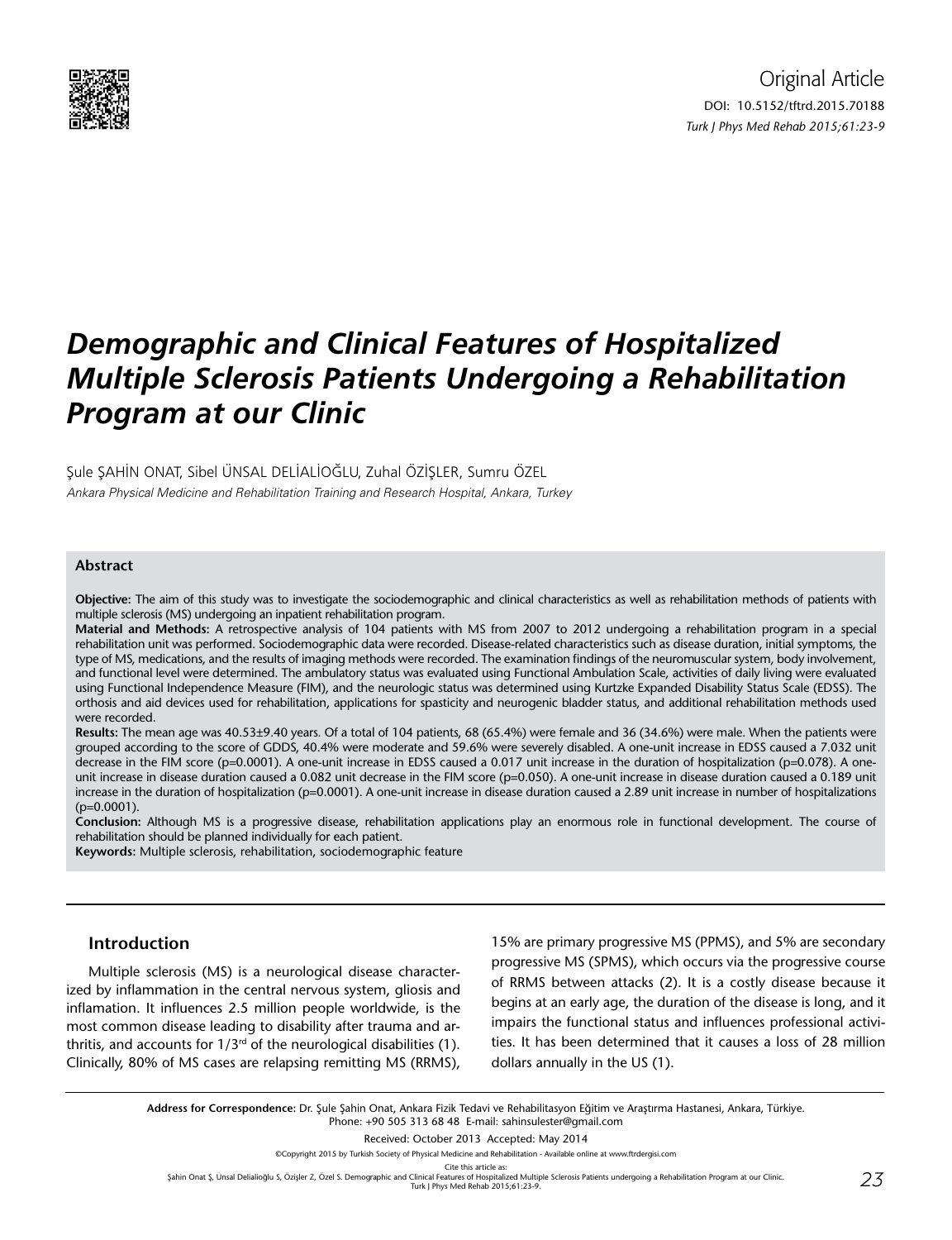According to the symptoms that occur in MS patients, rehabilitation of physical, cognitive, psychosocial, behavioral, and environmental factors may be necessary. The World Health Organization (WHO) revised the International Classification of Functioning, Disability and Health in 2001. Accordingly, insufficiency, disability, and impairment were replaced by bodily functions and structures, activities, and participation (3). MS leads to impairments in bodily functions/structures (strength, coordination, spasticity, memory) and activities/participation (professional activities, driving, family life, financial state). Rehabilitation is defined as an educational process that alleviates impairments at the levels of bodily functions and structures and activities and participation (1).

The importance of rehabilitation in MS influencing many systems, affecting all components of the individual's life and pushing up the cost increases day by day. Therefore, a rehabilitation program should be personalized and prepared purposefully. It was stated in a Cochrane review that consisted of 14 randomized controlled and controlled clinical trials that a multidisciplinary rehabilitation approach was at the "strong evidence" level for short-term gains in the level of activity and participation in MS patients (1). There are a limited number of investigations about MS rehabilitation in the literature (1,4-9). Therefore, in our study, we aimed to review the sociodemographic and clinical features of the MS patients who were hospitalized at our inpatient clinic and the rehabilitation methods applied and to shed light on the studies that would be conducted on this subject.

# **Material and Methods**

In this retrospective study, the data of all MS patients hospitalized at our clinic for the purpose of rehabilitation between 2007 and 2012 were obtained from the hospital database. Ethics committee approval was obtained from our hospital. Age, gender, marital status, educational level, lifestyle, occupation, residence, total duration of hospitalization (days), and duration of hospitalization for rehabilitation were recorded. The duration of disease was recorded as the time period from the date of diagnosis to the hospitalization date and grouped as over and under 7 years (10). The initial symptom of the disease, MS type, medical treatment received for MS, findings of neuromuscular system examination, and imaging results were recorded. The initial symptom of the disease was recorded as motor (paresis, paralysis), sensory (paresthesia, hypoesthesia), visual impairment (optic neuritis), brain stem (diplopia, nystagmus, vertigo), cerebellar system (ataxia, intentional tremor, cerebellar dysarthria), and other symptoms (painful spasm, mental changes, sphincter impairments) (11). The clinical type of MS was classified as PPMS, SPMS, and RRMS. The medications used in MS were grouped as interferon, steroids, immunosuppressive drugs, and their combinations. The imaging results were recorded as plaque or absence of plaque in cranial, brain stem, and spinal magnetic resonance imaging.

The findings of neuromuscular system examination (range of joint movement measured by goniometry, presence of contracture, muscular tonus evaluated by the Modified Ashworth Scale, muscle strength measured by the British Medical Research Council system, sensory losses, deep tendon reflexes, presence of pathologic reflex, tremor, and ataxia) were recorded. The anatomic location was recorded according to the examination findings (dermatomal hypoesthesia, anesthesia, paraparesis, hemiparesis, tetraparesis). The presence and type of pain were recorded (yes, none; nociceptive, neuropathic).

The Kurtzke Expanded Disability Status Scale (EDSS) was used for evaluating the impairment of neurological function. This scale is the best measure of indicating neurological changes in MS patients. In this scale, there are 20 steps, in which half steps are used between 0 (no insufficiency) and 10 (mortality associated with MS) (12). According to the EDSS results that were applied to the patients, EDSS=0 is a normal neurological state, EDSS=0–4 is mild disability, EDSS=4.5–5.5 is moderate disability, and EDSS≥6.0 was grouped as severe disability (13).

Ambulatory status was evaluated using the Functional Ambulation Scale. This classification indicates the level of support that walking patients require (14).

The Functional Independence Measure (FIM) was used for evaluating the activity status of patients. Functional independence measurement is a global activity scale and indicates to what extent the individual is independent in his/her daily basic motor and cognitive activities (15).

Rehabilitation programs were examined from the patient files. The orthoses that were used, mobility aids, exercise program applied (range of joint movement, stretching, strengthening, and balance coordination exercises), spasticity treatment [medical treatment (including botulinum toxin and intrathecal baclofen applications) and physical therapy modalities (cold, electric stimulation (ES)], drugs used in for pain treatment, biofeedback (BF), and methods used for neurogenic bladder rehabilitation [medical treatment, clean intermittent catheterization (CIC), indwelling catheter] were recorded.

# **Statistical Analysis**

The Statistical Package for the Social Sciences 20.0 (SPSS, Inc., Chicago, IL, USA) package program was used for statistics. Continuous variables were indicated as mean±standard deviation and nominal variables were indicated as number of observations and (%). Student's t-test was used in comparison of the age, duration of disease, duration of hospitalization, and FIM score of patients having moderate and severe disability. It was indicated by a Kolmogorov–Smirnov test that continuous variables were in accordance with a normal distribution (p>0.05).

Linear regression analysis was conducted to determine the correlation between the duration of disease and EDSS score, FIM score, duration of hospitalization, and number of hospitalizations. A model was formed with the EDSS score as a dependent variable and the FIM score and duration of hospitalization as independent variables. Linear regression analysis was conducted to determine the correlation between the duration of hospitalization and FIM score. A model was formed with the duration of hospitalization as a dependent variable and the FIM score as an independent variable.

# **Results**

The mean age of the 104 patients included in the study was (17–59) 40.53±9.40 years. Sixty-eight of the patients (65.4%)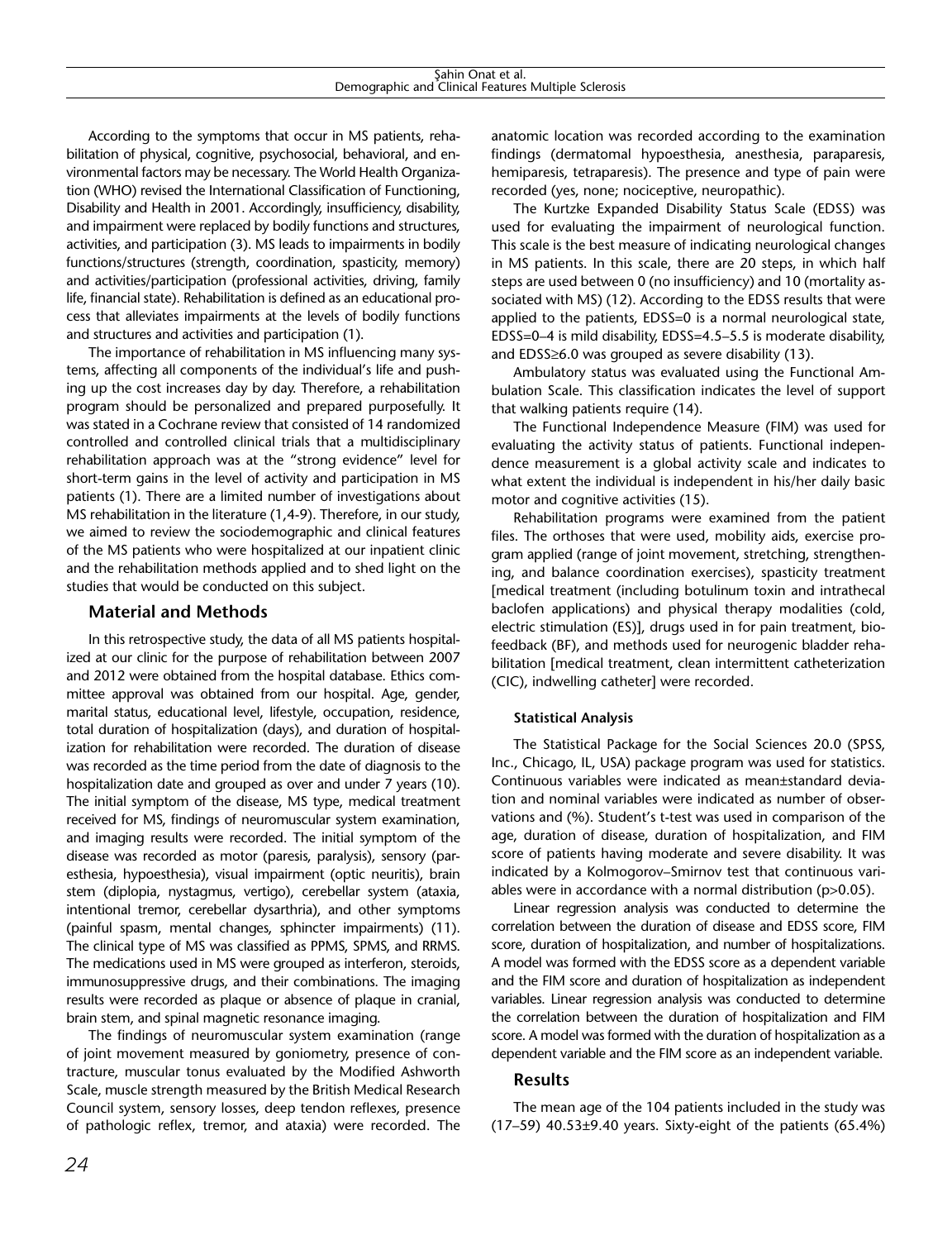#### Sahin Onat et al. Demographic and Clinical Features Multiple Sclerosis

|                           | n(%)       |
|---------------------------|------------|
| Gender                    |            |
| Female                    | 68 (65.4)  |
| Male                      | 36 (34.6)  |
| <b>Marital status</b>     |            |
| Married                   | 96 (92.3)  |
| Not married               | 8(7.7)     |
| <b>Educational status</b> |            |
| Illiterate                | 2(1.9)     |
| Primary school            | 20 (19.2)  |
| Secondary school          | 44 (42.3)  |
| High school               | 36 (34.6)  |
| University                | 2(1.9)     |
| Lifestyle                 |            |
| Alone                     | 4(3.8)     |
| With family members       | 100 (96.2) |
| Occupation                |            |
| Working actively          | 22(21.2)   |
| Not working actively      | 82 (78.8)  |
| <b>Residence</b>          |            |
| Province                  | 48 (46.2)  |
| Town                      | 44 (42.3)  |
| Village                   | 12(11.5)   |

were female and 36 (34.6%) were male. The mean duration of disease was (1–22 years) 8.88±4.95 years. The median duration of hospitalization was 37.5 days.

The sociodemographic features of MS patients are summarized in Table 1 and disease features are summarized in Table 2. The distribution of initial symptoms is displayed in Table 2, and the number of patients having more than one initial symptom was 15. The following symptoms occurred together concomitantly: motor and sensory symptoms occurred in 6 patients, motor and visual symptoms in 6 patients, and visual and sensory symptoms in 3 patients. Findings of neuromuscular system examination, body involvement, disability statuses, ambulation statuses, and functional levels are summarized in Table 3.

When the patients were grouped according to their EDSS score, although there were no patients having mild disability and an EDSS score of under 4, it was determined that 42 (40.4%) patients having an EDSS score of between 4 and 5.5 were moderately disabled and 62 (59.6%) patients having an EDSS score of 6 and above were severely disabled. The age, duration of disease, duration of hospitalization, and FIM scores of the patients having moderate and severe disabilities were compared. Accordingly, no statistically significant difference was detected between the mean age (39.85±10.82) of MS patients

### **Table 2. Disease features of the rehabilitated MS patients**

|                                                                           | n(%)      |
|---------------------------------------------------------------------------|-----------|
| <b>Duration of disease</b>                                                |           |
| Below 7 years                                                             | 36 (34.6) |
| 7 years and above                                                         | 68 (65.4) |
| Initial symptom                                                           |           |
| Motor symptom                                                             | 56 (53.8) |
| Visual impairment                                                         | 18 (17.3) |
| Sensory symptom                                                           | 14 (13.5) |
| Cerebellar impairment symptoms                                            | 14 (13.5) |
| Brain stem symptoms                                                       | 2(1.9)    |
| MS type                                                                   |           |
| Relapsing remitting                                                       | 46 (44.2) |
| Secondary progressive                                                     | 36 (34.6) |
| Primary progressive                                                       | 22(21.2)  |
| Medical treatment used for MS                                             |           |
| Interferon                                                                | 32(30.8)  |
| Interferon and pulse steroid                                              | 26(25)    |
| Pulse steroid                                                             | 18 (17.3) |
| Immunosuppressive drug                                                    | 14 (13.5) |
| No drug use                                                               | 8(7.7)    |
| Interferon and immunosuppressive                                          | 6(5.8)    |
| <b>Cranial MRI</b>                                                        |           |
| Plaque                                                                    | 96 (92.3) |
| No plaque                                                                 | 8(7.7)    |
| <b>Spinal MRI</b>                                                         |           |
| Plaque                                                                    | 40 (38.5) |
| No plaque                                                                 | 64(61.5)  |
| <b>Brain stem MRI</b>                                                     |           |
| Plaque                                                                    | 10(9.6)   |
| No plaque<br>$\cdot$ .<br>$m = 100$ m $M_{\odot}$ m<br>والمناسبة والمستور | 94 (90.4) |

MRI: magnetic resonance imaging; MS: multiple sclerosis

having moderate disability and the mean age (41.00±8.36) of MS patients having severe disability (p=0.545). No statistically significant difference was detected between the duration of hospitalization (39.19±9.72 days) of MS patients having moderate disability and that (40.16±11.36 days) of MS patients having severe disability ( $p=0.652$ ). It was found that the duration of disease (7.38±4.86 years) of MS patients having moderate disability was statistically shorter than that (9.90±4.79 years) of MS patients having severe disability (p=0.010). It was observed that those (86.09±9.46) of MS patients having moderate disability were statistically higher than the FIM scores (73.41±9.96) of MS patients having severe disability  $(p=0.0001)$ .

Orthoses used in the rehabilitation of MS patients, assistive devices, methods used in for spasticity treatment, drugs used in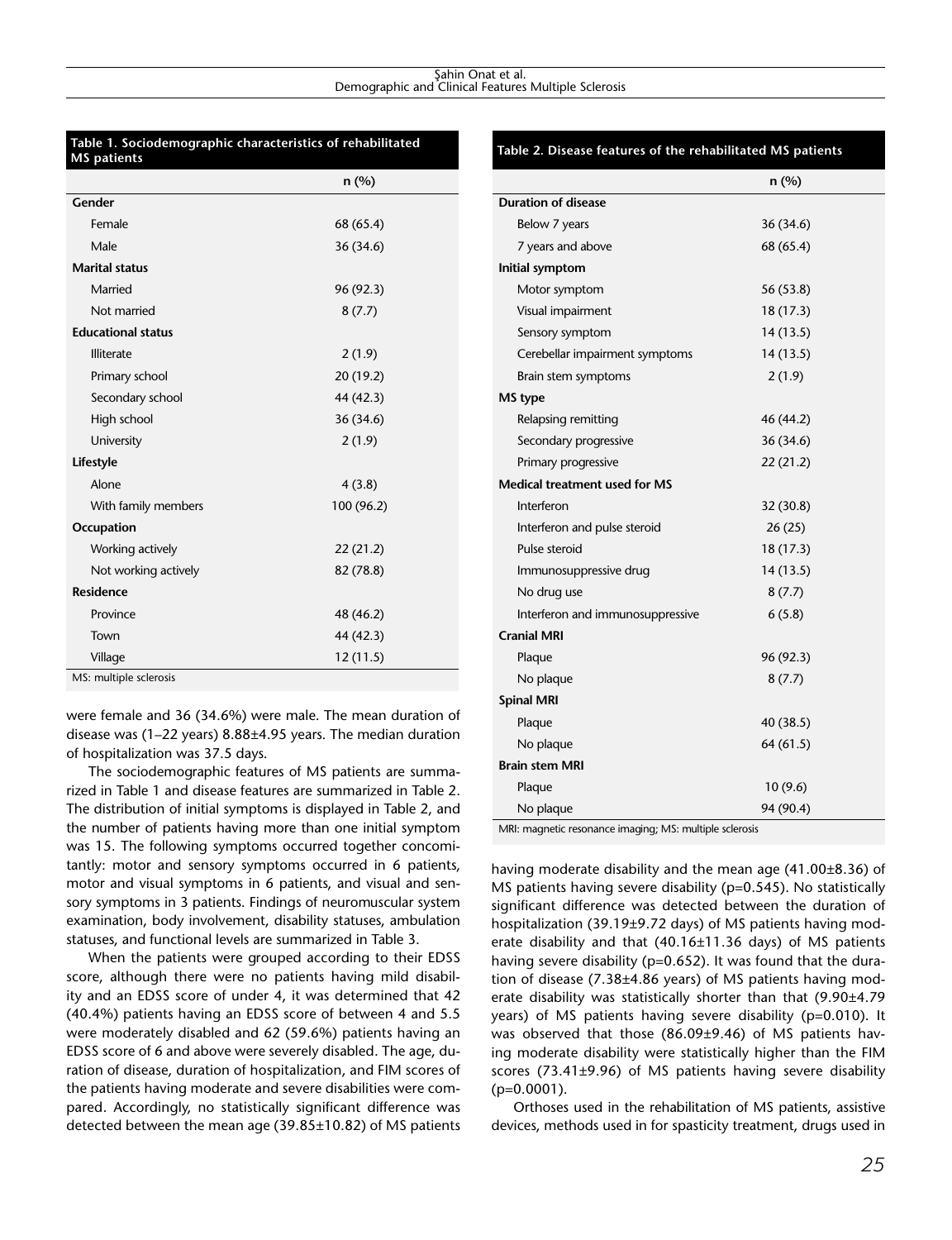#### Sahin Onat et al. Demographic and Clinical Features Multiple Sclerosis

#### **Table 3. Neuromuscular system examination findings, functional neurological status, and activity levels of rehabilitated MS patients**

|                                 | n (%)           |                                                                                                       |
|---------------------------------|-----------------|-------------------------------------------------------------------------------------------------------|
| Upper extremity examination     |                 |                                                                                                       |
| Spasticity                      | 6(5.8)          |                                                                                                       |
| Sensory loss                    | 6(5.8)          | 3 dermatomal and 3<br>hemihypoesthesia                                                                |
| Motor loss                      | 4(3.8)          |                                                                                                       |
| Contracture                     | 0               |                                                                                                       |
| Lower extremity examination     |                 |                                                                                                       |
| Motor loss                      | 82 (78.8)       |                                                                                                       |
| Spasticity                      | 74 (71.2)       |                                                                                                       |
| Sensory loss                    | 32 (30.8)       | 2 hemihypoesthesia, 30 at<br>dermatomal level and<br>under it as hypoesthesia                         |
| Contracture                     | 22(21.2)        | 14 in the ankle, 2 in the<br>knee, 4 in the ankle and<br>knee, 2 in the ankle,<br>knee and hip joints |
| <b>Body involvement</b>         |                 |                                                                                                       |
| Paraparesis                     | 70 (67.3)       |                                                                                                       |
| <b>Balance problem</b>          | 20 (19.2)       |                                                                                                       |
| Paraparesis and balance problem | 6(5.8)          |                                                                                                       |
| Hemiparesis                     | 4(3.8)          |                                                                                                       |
| Tetraparesis                    | 4(3.8)          |                                                                                                       |
| Pain                            | 40 (38.5)       |                                                                                                       |
| <b>Kurtzke</b>                  |                 |                                                                                                       |
| Pyramidal                       | $3.67 \pm 1.49$ |                                                                                                       |
| Cerebellar                      | $1.42 \pm 2.08$ |                                                                                                       |
| Sensory                         | $1.17 \pm 1.68$ |                                                                                                       |
| <b>Brain stem</b>               | $0.34 \pm 0.90$ |                                                                                                       |
| Visual                          | $0.92 \pm 1.76$ |                                                                                                       |
| Cerebral                        | $0.23 \pm 0.54$ |                                                                                                       |
| <b>Bladder</b>                  | 2.90±1.67       |                                                                                                       |
| <b>EDSS</b>                     | 5.97±1.04       |                                                                                                       |
| <b>FAC</b>                      |                 |                                                                                                       |
| $\overline{0}$                  | 22 (21.2)       |                                                                                                       |
| 1                               | 28 (26.9)       |                                                                                                       |
| $\overline{2}$                  | 30(28.8)        |                                                                                                       |
| 3                               | 22(21.2)        |                                                                                                       |
| $\overline{4}$                  | 2(1.9)          |                                                                                                       |
| <b>FIM</b>                      | 78.53±11.35     |                                                                                                       |

EDSS: Kurtzke Expanded Disability Status Scale; FAC: Functional Ambulation Classification; FIM: Functional Independence Measure; MS: multiple sclerosis

for pain treatment, and applications for treatment of neurogenic bladder are summarized in Table 4.

Linear regression analysis was performed to determine the relationship between duration of disease and EDSS score, FIM score, duration of hospitalization, and number of hospitaliza-

# **Table 4. Methods used in rehabilitation of MS patients**

|                                        | $n \rightarrow p$ |  |
|----------------------------------------|-------------------|--|
|                                        | $n$ (%)           |  |
| Orthosis                               |                   |  |
| Not using                              | 42 (40.4)         |  |
| <b>KAFO</b>                            | 34 (32.7)         |  |
| AFO                                    | 24 (23.1)         |  |
| <b>Articulated AFO</b>                 | 4(3.8)            |  |
| <b>Assistive device</b>                |                   |  |
| Walker                                 | 62 (59.6)         |  |
| Not using                              | 30(28.9)          |  |
| Forearm crutch                         | 8(7.7)            |  |
| Crutch                                 | 2(1.9)            |  |
| Tripod                                 | 2(1.9)            |  |
| <b>Spasticity treatment</b>            |                   |  |
| Cold, medical treatment, and ES        | 44 (42.3)         |  |
| Cold and medical treatment             | 12(11.5)          |  |
| Cold, medical treatment, and ITBP      | 8(8.7)            |  |
| Cold, medical treatment, ES and BTX    | 4(3.8)            |  |
| ES                                     | 4(3.8)            |  |
| Cold                                   | 2(1.9)            |  |
| Medical treatment                      | 2(1.9)            |  |
| Cold, ES, and BTX                      | 2(1.9)            |  |
| Pain treatment                         |                   |  |
| Gabapentin                             | 18 (45)           |  |
| Pregabalin                             | 16(40)            |  |
| Gabapentin and carbamazepine           | 6(15)             |  |
| <b>Urination</b>                       |                   |  |
| Clean intermittent catheterization     | 52 (50)           |  |
| Spontaneous                            | 36 (34.6)         |  |
| Indwelling catheterization             | 16(15.4)          |  |
| Medical treatment arranged for bladder |                   |  |
| Trospium chloride                      | 54 (51.9)         |  |
| Trospium chloride and doxazosin        | 20 (19.2)         |  |
| Oxybutynin                             | 14 (13.5)         |  |
| Not on medication                      | 14(13.5)          |  |
| Doxazosin                              | 2(1.9)            |  |
| Additional rehabilitation applications |                   |  |
| ES                                     | 54 (55.7)         |  |
| Balance coordination exercises and BF  | 20 (19.2)         |  |
| <b>Balance coordination exercises</b>  | 2(1.9)            |  |

KAFO: knee-ankle-foot orthosis; AFO: ankle-foot orthosis; ES: electric stimulation; BTX: Botox; ITBP: intrathecal baclofen; BF: biofeedback; MS: multiple sclerosis

tions. A one-unit increase in duration of disease caused an increase of 1.11 in EDSS score [r=0.234 f (1, 102)=5.89]. This increase was statistically significant (p=0.017). A one-unit increase in duration of disease caused a decrease of 0.082 in FIM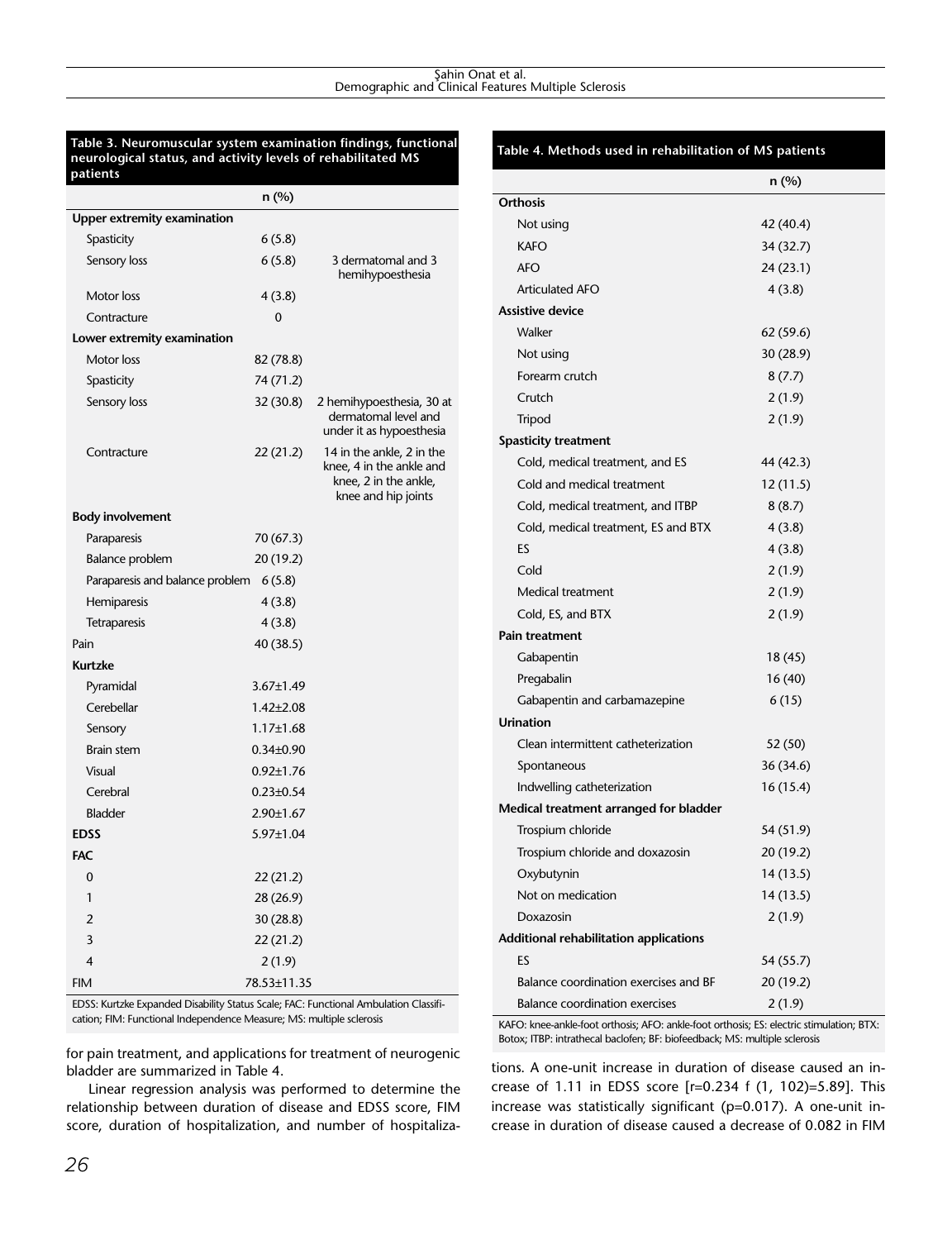score [r=0.191 f (1, 102)=3.85]. This decrease was statistically significant (p=0.050). A one-unit increase in duration of disease caused an increase of 0.189 in duration of hospitalization [r=0.407 f (1, 102)=20.26]. This increase was statistically significant (p=0.0001). A one-unit increase in duration of disease caused an increase of 2.89 in the number of hospitalizations [r=0.623 f (1, 102)=64.76]. This increase was statistically significant (p=0.0001).

Linear regression analysis was conducted to determine the correlation between EDSS score and FIM score and duration of hospitalization. A one-unit increase in EDSS score caused a decrease of 7.032 in FIM score [r=0.633 f (1, 102)=68.36]. This decrease was statistically significant (p=0.0001). A one-unit increase in EDSS score caused an increase of 0.017 in duration of hospitalization [r=0.173 f (1, 102)=3.16]. This increase was not statistically significant (p=0.078).

## **Discussion**

MS is a progressive disease, and the most effective way of functional healing is rehabilitation (2). The basic approach in MS rehabilitation includes functional training, development of compensatory behaviors, healing of current neurological impairments symptomatically, selection of assistive devices, environmental arrangements, and counseling of the patient and his/her family (16). For every MS patient hospitalized in our hospital, a personal rehabilitation target and program are formed after examination and evaluations. This program is arranged according to the symptomatic treatment and the best results in quality of life. A multidisciplinary approach consists of the patient, physiatrist, physiotherapist, occupational therapist, speech therapist, robotic therapist, orthosis technician, nutritionist, social service specialist, psychologist, and nurse. A cardiopulmonary rehabilitation unit and urodynamics unit are added to these evaluations.

When the sociodemographic features of the patients in our rehabilitation program were examined, two important points drew our attention. Firstly, majority of the patients were married, were living with their family, were not working actively, had a moderate level of education, and were a scattered population coming from different regions of our country. Another important point is that although the female–male ratio in MS is 2.5/1, this ratio was 1.88/1 in our study (1).

MS is a disease that arises with different clinical features, and a few clinical features are specific to MS. It is known that the most frequent initial symptoms of MS are sensory and motor symptoms and visual loss (11). Hauzen et al. (17) in their study showed that as initial symptoms 48.1% of MS patients had sensory symptoms, 40.7% had motor symptoms, and 18.5% had visual impairment symptoms. In a study in our country conducted by Kantarcı et al. (18), it was found that 30.7% of initial symptoms were sensory, 28.6% were motor, 21% were brain stem and cerebellar, 14.4% were visual impairments, and 5.1% were sphincter impairments. It was observed in our patients that the most prevalent initial symptoms were motor symptoms and visual problems.

Our patients' distribution of MS clinical type was different from that of the general population, which may be due to the

fact that the patient group undergoing inpatient rehabilitation consisted of patients having a high level of disability. Therefore, although only 7.7% of our patients were not on medication, 92.3% of them used one or more of interferon, steroids, and immunosuppressive drugs.

In an MS clinic, lower limb distal muscle weakness accompanying spasticity in general is most commonly seen (2). Upper limb muscle weakness is seen less and generally occurs with ataxia. The majority of the population in our study consisted of patients with paraplegia and balance disorder. This may be due to the high disability scores of our patients when they were hospitalized. BF, ES, and orthoses, as well as an exercise program are beneficial in the treatment of muscle weakness in these patients (2). Our rehabilitation program consists of involved all these elements: 59.6% of our patients used a knee-ankle-foot orthosis (KAFO), ankle-foot orthosis (AFO), or articulated AFO, and 71.1% used a crutch, forearm crutch, tripod, or walker as mobility aids.

In MS, spasticity symptoms are seen at rates of 75%–90%, and involvement of the lower extremity is more apparent (2,16). In the treatment of spasticity, exercise of the spastic muscles, stretching, inhibitor relaxation techniques, application of cold and ES, and antispastic drugs (baclofen, tizanidine, dantrolene sodium) and, in for the treatment of focal spasticity, botulinum toxin type A (BTX-A) and phenol block on the nerves of spastic muscles are applied. Neurosurgical procedures are applied to treatment-resistant patients. Intrathecal application of baclofen may be considered to avoid the side effects of high doses of antispastic drugs in MS patients having severe spasticity in their lower extremities.

There was spasticity in 74 (71.2%) of our patients, and all these methods were used. An impairment was observed in ambulation associated with a decrease in spasticity in the lower extremity in some patients using intrathecal baclofen (19). No such side effect occurred in this treatment method, which we applied in 8.7% to our patients.

Neuropathic pain is reported in 51% of MS patients (20). Neuropathic pain was observed in 38.5% of our patients and for this 45% of the patients were using gabapentin, 40% were using pregabalin, and 15% were using gabapentin with carbamazepine.

Bladder problems are encountered in more than 80% of patients with MS (21). They affect the quality of life of the individual in social and professional environments and his/her sexual life. The most common bladder function disorders are overactive detrusor (OAD) and detrusor-sphincter dyssynergia (DSD) (2). CIC, anticholinergic drugs (oxybutynin, tolterodine, desmopressin for OAD), doxazosin for DSD, injection into the detrusor muscle for OAD with no response to drug therapy, and if no response was obtained to the treatment, surgical applications (augmentation cystoplasty, denervation surgery, etc.) are recommended.

In total, 65.4% of our patients had OAD and 21.1% had DSD, whereas just 34.6% of them urinated spontaneously, 50% of them underwent CIC, and 15.4% used an indwelling catheter. A total of 86.5% of our patients were using an anticholinergic agent (oxybutynin, trospium chloride) and/or doxazosin for neurogenic bladder.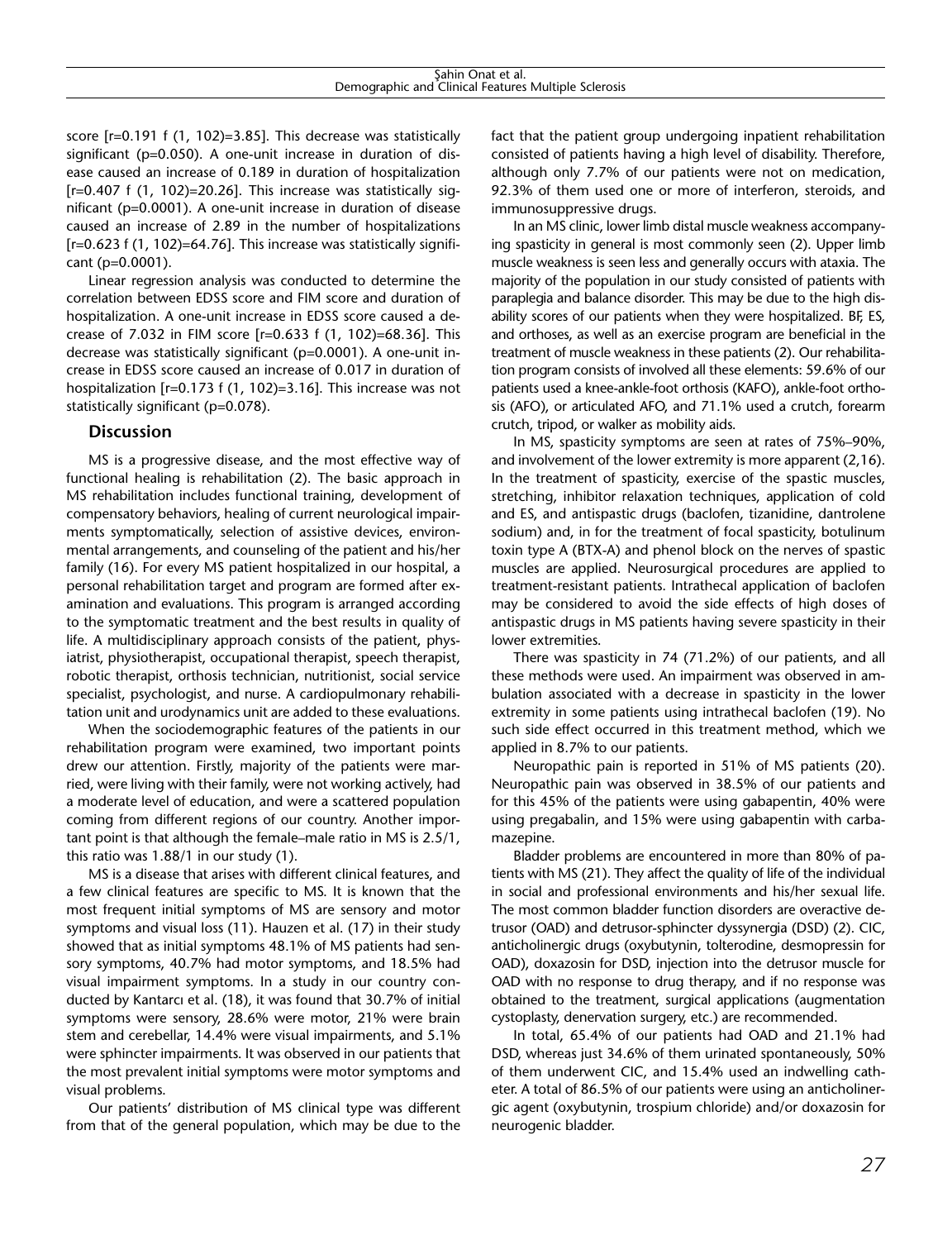There are tremor and balance problems in almost 30% of patients with MS (2,16). Walkers with weights, Velcro ankle weights, balance coordination exercises, and BF applications can be used. In total, 25% of the patients in our study had a balance problem. In addition to the conventional rehabilitation program, balance coordination exercises were performed in 1.9% of the patients, and BF applications with the exercises were performed in 19.2% of the patients.

It was found that the short-term gains in the activity and participation levels of MS patients who were subjected to an inpatient rehabilitation program in the Cochrane data results were at the "strong evidence" level (1). It was indicated that healing occurred for up to 12 months at the level of "moderate evidence" in the impairment of bodily functions and structures, activity related to the bladder, and participation results in MS patients who were subjected to an inpatient and outpatient rehabilitation program when compared to the control group. It was concluded that there was a short-term improvement in the impairment of bodily functions and structures in the home rehabilitation program that was arranged for the outpatient group; however, participation and quality of life would improve with more intensive programs.

It was indicated that as the duration of disease increased in our MS patients who underwent rehabilitation in our study, disability status increased, function decreased, and thus duration of hospitalization and number of hospitalizations increased at a statistically significant level. It was also observed that an increase in the extent of functional neurological disorder caused a decrease in function and that this led to an increase in the duration of hospitalization. An increase in the duration of hospitalization caused an increase in activity and participation, but this was not statistically significant. We think that this resulted due to the fact that the target of rehabilitation was clear for each patient and prolonged hospitalization increased functional gain at the beginning, but then the target of rehabilitation was reached with the existing capacity. MS inpatients who underwent rehabilitation were divided into two groups in the literature. The first grup that underwent inpatient rehabilitation for a short time during relapses with medical treatment, and it was indicated that they had better results than those only receiving medical treatment.

The second group includes patients who did not have relapses, whose ambulation and functional states deteriorated gradually, and who received rehabilitation for coping with activity and participation disorders. Gabler et al. (22) observed that a rehabilitation program for MS was more efficient in patients with relapses than in patients whose chronic progressive disease gradually deteriorated. Because MS patients are not conscious enough and multidisciplinary and interdisciplinary studies are not widespread in our country, making such a comparison is quite difficult. In our study, 68% of the patients had a duration of disease of 7 years and above and their mean EDSS was 5.97±1.04 and mean FIM 78.53±11.35, which revealed that the patients hospitalized for rehabilitation had a long duration of disease and poor disability and functional states. This led to the questions of whether MS is a disease that requires rehabilitation

in the early stage and whether we can reach patients in this respect. Although MS is a progressive disease, early rehabilitation and rehabilitation with medical treatment in relapses are more successful (22). As physiatrists, we wanted to emphasize the importance of necessary multidisciplinary and interdisciplinary studies for the early rehabilitation of MS.

# **Conclusion**

The limitations of our study were that it is retrospective in nature and that it is a single-centered study. The personal rehabilitation programs planned in our hospital are in accordance with the literature, which is a positive result of our study. Multicentered studies that are designed in detail have a high number of patients, are prospective and longitudinal, and evaluate the results of rehabilitation as well are particularly needed in our field.

**Ethics Committee Approval:** Ethics committee approval was received for this study from the local ethics committee of Ankara Physical Medicine and Rehabilitation Training and Research Hospital.

**Peer-review:** Externally peer-reviewed.

**Author contributions:** Concept - Ş.Ş.O., S.U.D.; Design - Ş.Ş.O.; Supervision - S.U.D., S.O.; Resource - Ş.Ş.O., S.O.; Materials - Ş.Ş.O.; Data Collection and/or Processing - Ş.Ş.O., Z.Ö.; Analysis and/or Interpretation - Ş.Ş.O., S.O.; Literature Search - Ş.Ş.O.; Writing - Ş.Ş.O., S.O.; Critical Reviews - S.O.

**Conflict of Interest:** No conflict of interest was declared by the authors.

**Financial Disclosure:** The authors declared that this study has received no financial support.

# **References**

- 1. Khan F, Turner-Stokes L, Ng L, Kilpatrick T. Multidisciplinary rehabilitation for adults with multiple sclerosis. Postgrad Med J 2008;84:385. **[\[CrossRef\]](http://dx.doi.org/10.1136/jnnp.2007.127563)**
- 2. Öncel S. Multipl Skleroz. In: Beyazova M, Gökçe Kutsal Y, editors. Fiziksel Tıp ve Rehabilitasyon. 2nd ed. Ankara, Güneş Tıp Kitabevleri; 2011.p.2839-52.
- 3. World Health Organization. International Classification of Functioning, Disability and Health: ICF. Geneva: WHO, 2001, Available from: www3.who.int/icf/icftemplate.cfm.
- 4. Khan F, Pallant JF, Brand C, Kilpatrick T. Effectiveness of rehabilitation intervention in person with multiple sclerosis. J Neurol Neurosurg Psychiatry 2008;79:1230-5. **[\[CrossRef\]](http://dx.doi.org/10.1136/jnnp.2007.133777)**
- 5. Khan F, Pallant JF, Pallant JI, Brand C, Kilpatrick TJ. A randomised controlled trial: outcomes of bladder rehabilitation in persons with multiple sclerosis. J Neurol Neurosurg Psychiatry 2010;81:1033-8. **[\[CrossRef\]](http://dx.doi.org/10.1136/jnnp.2010.206623)**
- 6. Patti F, Ciancio MR, Reggio E, Lopes R, Palermo F, Cacopardo M, et al. The impact of outpatient rehabilitation on quality of life in multiple sclerosis. J Neurol 2002;249:1027-33. **[\[CrossRef\]](http://dx.doi.org/10.1007/s00415-002-0778-1)**
- 7. Patti F, Ciancio MR, Cacopardo M, Reggio E, Fiorilla T, Palermo F, et al. Effects of a short outpatient rehabilitation treatment on disability of multiple sclerosis patients: a randomised controlled trial. J Neurol 2003;250:861-6. **[\[CrossRef\]](http://dx.doi.org/10.1007/s00415-003-1097-x)**
- 8. Storr LK, Sorensen PS, Ravnborg M. The efficacy of multidisciplinary rehabilitation in stable multiple sclerosis patients. Mult Scler 2006;12:235-42. **[\[CrossRef\]](http://dx.doi.org/10.1191/135248506ms1250oa)**